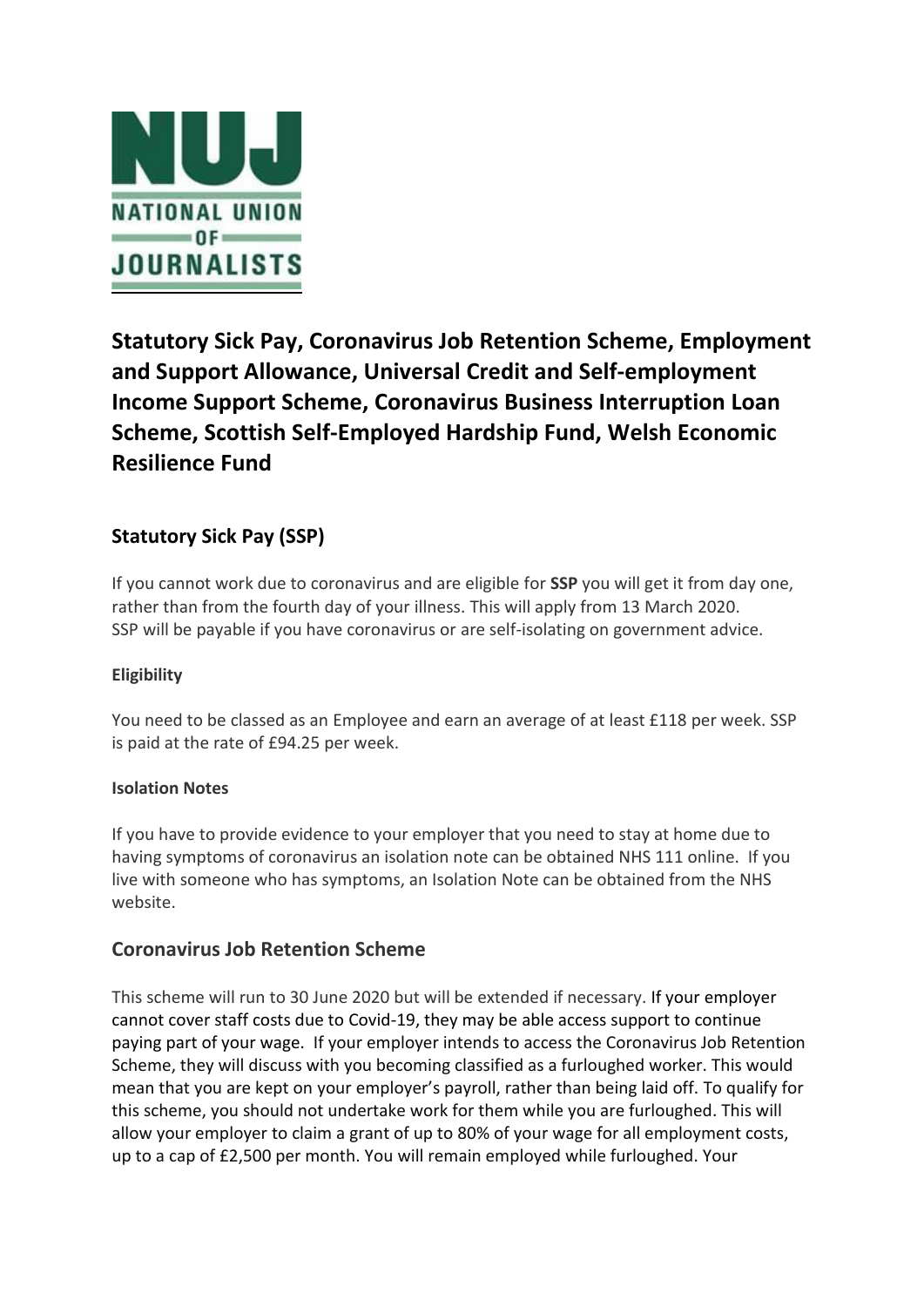employer could choose to fund the differences between this payment and your salary but does not have to.

Employees who were employed on 19 March 2020 (previously 28 February 2020) are eligible for furlough, provided the employer had submitted Real Time Information payroll data by 28 February.

If you currently have more than one employer, you can be put on furlough by one employer and continue to work for another. If you're put on furlough by more than one employer, you'll receive separate payments from each employer. The 80% of your regular wage up to a £2,500 monthly cap applies to each job. The furlough period must be for a minimum perido of three consecutive weeks.

Employees (or PAYE workers) on fixed-term contracts can be re-employed, furloughed and claimed for if either:

- their contract expired after 28 February 2020 and an RTI payment submission for the employee/PAYE worker was notified to HMRC on or before 28 February 2020
- their contract expired after 19 March 2020 and an RTI payment submission for the employee/PAYE worker was notified to HMRC on or before 19 March 2020

If the employee's (or PAYE worker) fixed term contract has not already expired, it can be extended, or renewed. A claim can be made for them if an RTI payment submission for the employee was notified to HMRC on or before 19 March 2020.

Employees and PAYE workers that started and ended the same contract between 28 February 2020 and 19 March 2020 will not qualify for this scheme. This is not specific to those on fixed-term contracts, the same would apply to employees on all other contracts.

## **Eligible individuals who are not employees**

The UK government has now provided further guidance on who is covered by the scheme. As well as employees, the grant can be claimed for any of the following groups, if they are paid via PAYE:

- office holders (including company directors)
- salaried members of Limited Liability Partnerships (LLPs)
- agency workers (including those employed by umbrella companies)
- limb (b) workers

The guidance below sets out specific considerations for those individuals who are paid via PAYE, but who are not necessarily employees in employment law. Unless explicitly set out below, all other guidance is applicable to these cases, and should be followed.

[https://www.gov.uk/guidance/claim-for-wage-costs-through-the-coronavirus-job-retention](https://www.gov.uk/guidance/claim-for-wage-costs-through-the-coronavirus-job-retention-scheme?mc_cid=177bacbc11&mc_eid=655e46d5ec)[scheme?mc\\_cid=177bacbc11&mc\\_eid=655e46d5ec](https://www.gov.uk/guidance/claim-for-wage-costs-through-the-coronavirus-job-retention-scheme?mc_cid=177bacbc11&mc_eid=655e46d5ec)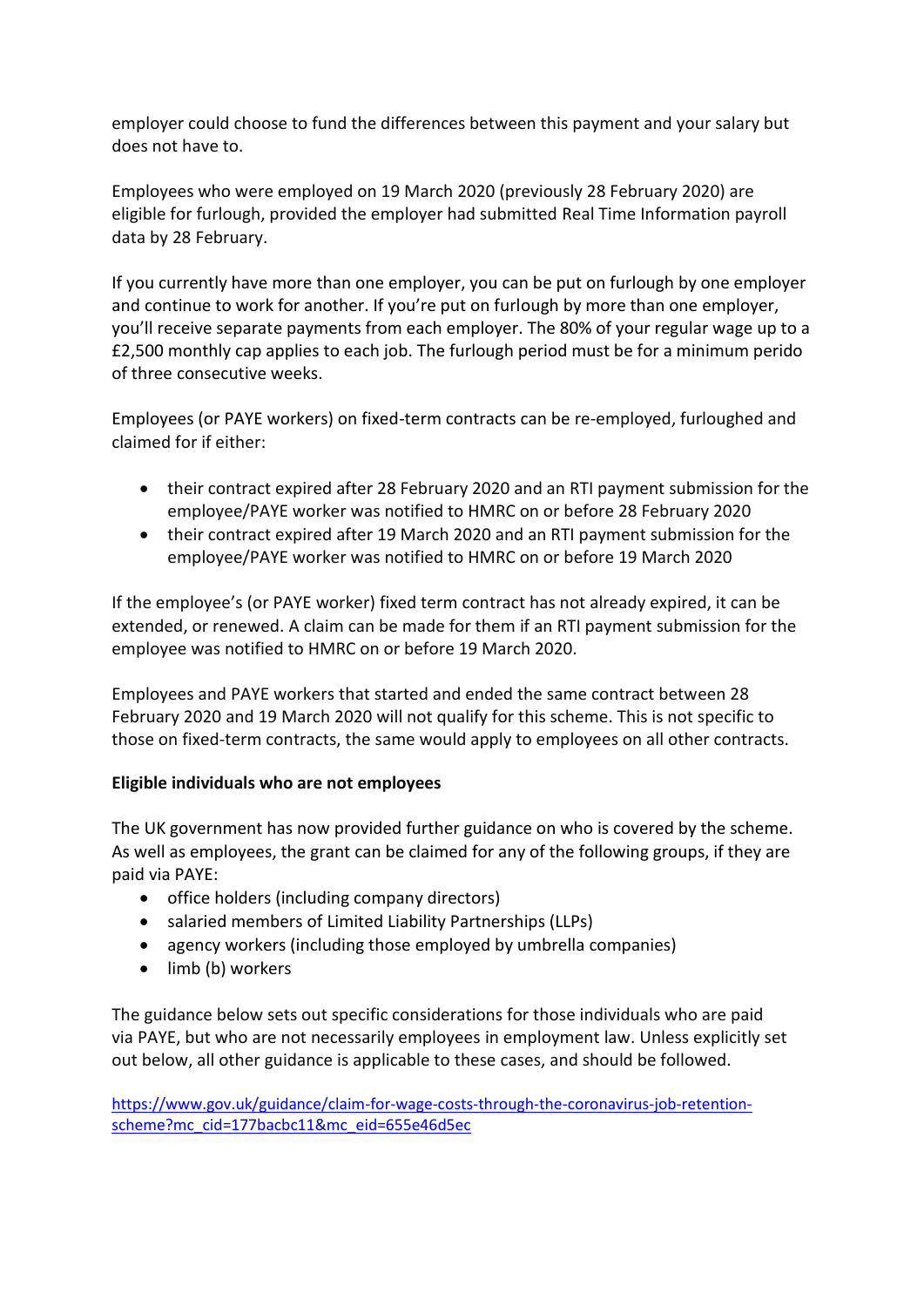#### **Office Holders**

Office holders can be furloughed and receive support through this scheme. The furlough, and any ongoing payment during furlough, will need to be agreed between the office holder and the party who operates PAYE on the income they receive for holding their office. Where the office holder is a company director or member of a Limited Liability Partnership (LLP), the furlough arrangements should be adopted formally as a decision of the company or LLP.

#### **Company Directors**

As office holders, salaried company directors are eligible to be furloughed and receive support through this scheme. Company directors owe duties to their company which are set out in the Companies Act 2006. Where a company (acting through its board of directors) considers that it is in compliance with the statutory duties of one or more of its individual salaried directors, the board can decide that such directors should be furloughed.

Where one or more individual directors' furlough is so decided by the board, this should be formally adopted as a decision of the company, noted in the company records and communicated in writing to the director(s) concerned.

Where furloughed directors need to carry out particular duties to fulfil the statutory obligations they owe to their company, they may do so provided they do no more than would reasonably be judged necessary for that purpose, for instance, they should not do work of a kind they would carry out in normal circumstances to generate commercial revenue or provides services to or on behalf of their company.

This also applies to salaried individuals who are directors of their own personal service company (PSC).

#### **Company directors with an annual pay period**

Those paid annually are eligible to claim, as long as they meet the relevant conditions. This includes being notified to HMRC on an RTI submission on or before 19 March 2020, which relates to a payment of earnings in the 19/20 tax year. The requirement for there to be payment of earnings in the 19/20 tax year applies for any employee being claimed for under the scheme, irrespective of how frequently they are paid (e.g. weekly, fortnightly or monthly). This will be relevant for those on an annual pay period if the last payment notified to RTI was before 5 April 2019 and no further payments were notified until after 19 March 2020.

An employer can make their claim in anticipation of an imminent payroll run, at the point they run their payroll or after they have run their payroll.

## **Salaried Members of Limited Liability Partnerships (LLPs)**

Members of LLPs who are designated as employees for tax purposes ('salaried members') under the Income Tax (Trading and Other Income) Act (ITTOIA) 2005 are eligible to be furloughed and receive support through this scheme.

The rights and duties of a member of an LLP are set out in an LLP agreement and in the absence of an agreement, default provisions in the LLP Act 2000, based upon company and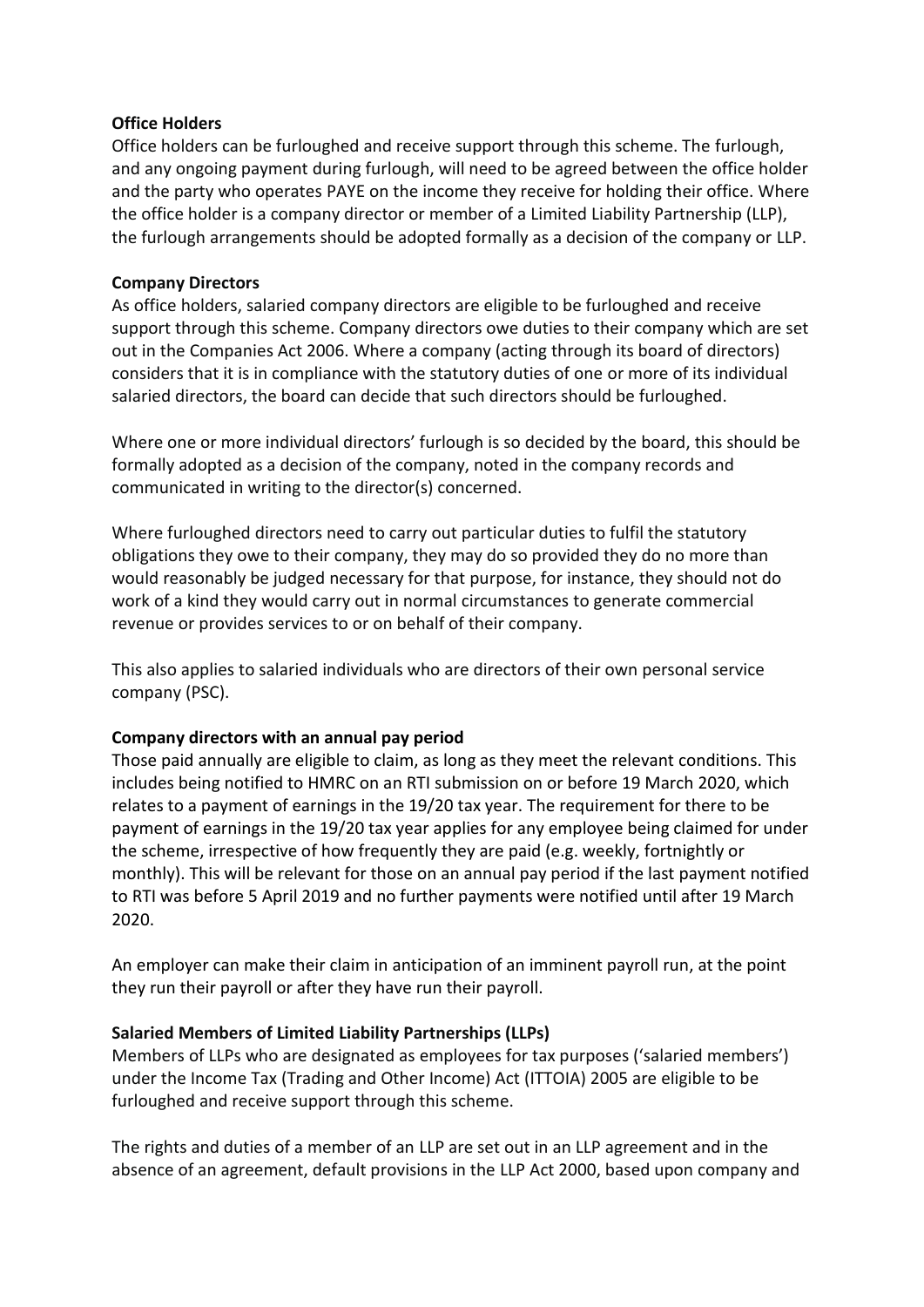partnership law. Such an agreement may include separate agreement between the LLP and an individual member setting out the terms applicable to that member's relationship with the LLP.

To furlough a member, the terms of the LLP agreement (or any such agreement between the LLP and the member) may need to be varied by a formal decision of the LLP, for example to reflect the fact that the member will perform no work in the LLP for the period of furlough, and the effect of this on their remuneration from the LLP.

For an LLP member who is treated as being employed by the LLP (in accordance with s863A of ITTOIA 2005), the reference salary for this scheme is the LLP member's profit allocation, excluding any amounts which are determined by the LLP member's performance, or the overall performance of the LLP.

#### **Agency Workers (including those employed by umbrella companies)**

Where agency workers are paid through PAYE, they are eligible to be furloughed and receive support through this scheme, including where they are employed by umbrella companies.

Furlough should be agreed between the agency, as the deemed employer, and the worker, though it would be advised to discuss the need to furlough with any end clients involved. As with employees, agency workers should perform no work for, through or on behalf of the agency that has furloughed them while they are furloughed, including for the agency's clients.

Where an agency supplies clients with workers who are employed by an umbrella company that operates the PAYE, it will be for the umbrella company and the worker to agree whether to furlough the worker or not.

#### **Limb (b) Workers**

(Section 230 (3)(b) of Employment Rights Act 1996 - covers an individual who has entered into or works under or worked under "any other contract…whereby the individual undertakes to do or perform personally any work or services for another party to the contract whose status is not by virtue of the contract that of a client or customer…".)

Where Limb (b) Workers are paid through PAYE, they can be furloughed and receive support through this scheme.

Those who pay tax on their trading profits through Income Tax Self-Assessment, may instead be eligible for the Self-Employed Income Support Scheme (SEISS), announced by the Chancellor on 26 March 2020.

## **Contractors with public sector engagements in scope of IR35 off-payroll working rules (IR35)**

Public sector bodies will follow the Crown Commercial Services guidance in the vast majority of cases. Where organisations are not primarily funded by the government and whose staff cannot be redeployed to assist with the coronavirus response, it may be appropriate to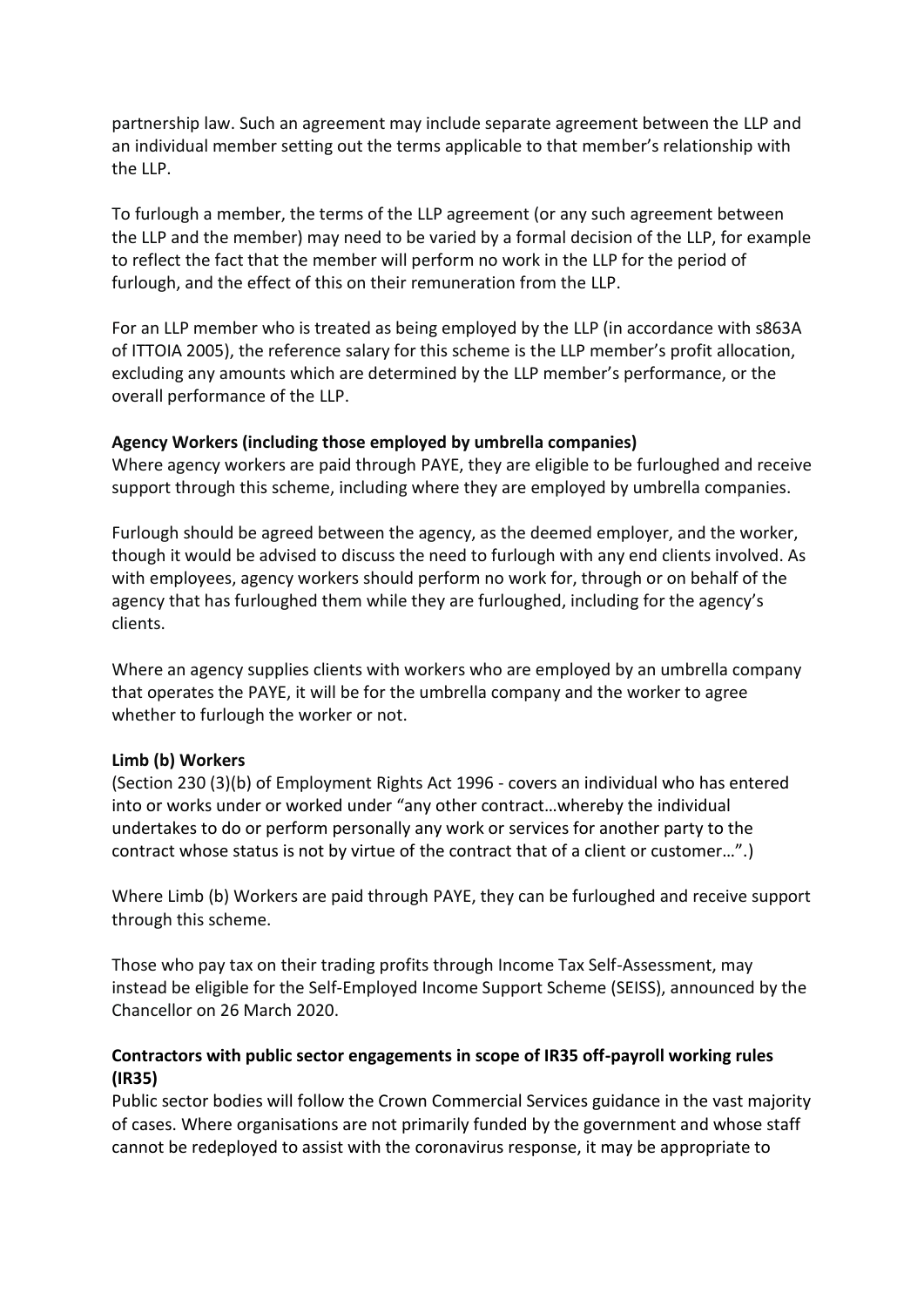claim under the CJRS. Contractors who are deemed employees according to the off-payroll working rules might be eligible for this scheme.

If the public sector organisation wished to furlough a contractor, they would have to confirm this with both the contractor's Personal Service Company (PSC) and the fee-payer (as set out in the off-payroll working rules).

It should be formally agreed between these parties that the contractor is to do no work for the public sector organisation during their period of furlough. The fee-payer would be able to apply for the furlough payment of 80% of the monthly contract value, up to a maximum of £2,500, as well as the employer NICs on that subsidised wage. The fee-payer would then pay at least the amount of wage-grant received to the PSC, and report the payment via PAYE using the contractor's details, making the usual tax and National Insurance contributions (NICs) deductions for contracts in scope of the off-payroll rules.

The PSC would then be required to report the amount it pays to the contractor as deemed employment income via PAYE using box 58A on the PAYE Real Time Information return.

Where a contractor is continuing to receive payments from a public sector client (including through the CJRS or other any other scheme), income from this client should be excluded from any calculation of the reference pay for the purposes of the CJRS if the contractor also decides to furlough themselves as an employee or director of their own company.

The self-employed are not covered by the Job Retention Scheme.

<https://www.gov.uk/guidance/claim-for-wage-costs-through-the-coronavirus-job-retention-scheme>

If your salary is reduced as a result of these changes, you may be eligible for support via Universal Credit or Employment and Support Allowance.

## **Employment and Support Allowance and Universal Credit**

If you are not eligible to receive SSP you can apply for Employment and Support Allowance and Universal Credit. You can also apply for these if you are prevented from working because of a risk to public health.

## **If you are already claiming benefits**

People receiving benefits do not have to attend jobcentre appointments for three months. People will continue to receive their benefits as normal, but all requirements to attend the jobcentre in person are suspended. You should not attend the jobcentre unless directed to do so for an exceptional purpose.

## **Employment and Support Allowance (ESA)**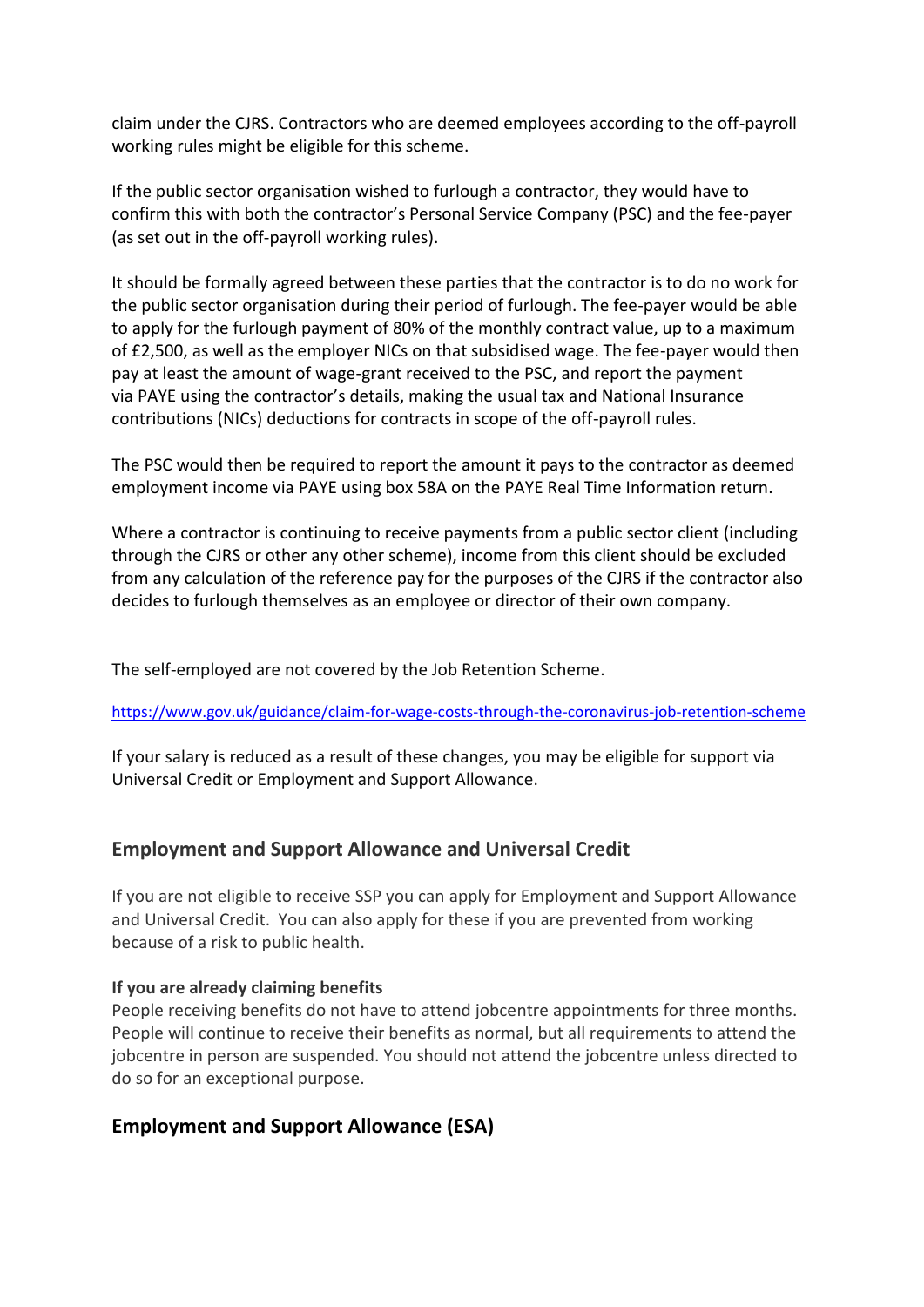You can apply for ESA if you are under state pension age and you have a disability or health condition that affects how much you can work. You can apply for ESA if you are **employed**, **self-employed** or **out of work**.

#### **There are three types of ESA:**

#### **Contribution-based ESA**

You can apply for contribution-based ESA if you've been employed or self-employed and paid National Insurance Contributions, usually in the last 2 to 3 years. National Insurance Credits also count.

#### **Income-related ESA**

You can apply for income-related ESA if you have not paid enough National Insurance contributions in the last 2 to 3 years. You cannot get income-related ESA if you have savings or investments worth over £16,000. However, you can now only apply for get incomerelated or contribution-based ESA if you have an illness or disability that affects your ability to work and you either receive the severe disability premium or you got the severe disability premium within the last month and you are still eligible for it.

#### **New-Style ESA**

To get 'new style' ESA you need to have worked as an employee or been self-employed and paid enough National Insurance contributions in the last 2-3 years. National Insurance credits also count. Your income and savings, and that of any partner will not affect how much new-style ESA you are paid. You cannot get ESA at the same time as: Statutory Sick Pay, Statutory Maternity Pay or Jobseeker's Allowance. You can however apply for 'new style' ESA up to 3 months before your SSP ends and you'll start getting ESA as soon as your SSP ends. You cannot get 'new style' ESA if you get the Severe Disablement Allowance or are entitled to it or were entitled to the severe disability premium in the last month, and you're still eligible for it. If you get Incapacity Benefit or Severe Disablement Allowance already, you might be moved to ESA. You'll be told what you need to do and how much ESA you'll get.

#### **New style ESA and Universal Credit**

You could get Universal Credit at the same time or instead of 'new style' ESA. However, if you get both at the same time, your new-style ESA payment will be deducted from your UC payment, so you are not guaranteed to get any extra money.

#### **How to claim ESA**

Check what type of ESA you are eligible for before you apply. <https://www.gov.uk/employment-support-allowance/eligibility>

#### **How to apply**

There are different ways to apply depending on what type of ESA you're applying for and if you're already getting Universal Credit

**New-style ESA**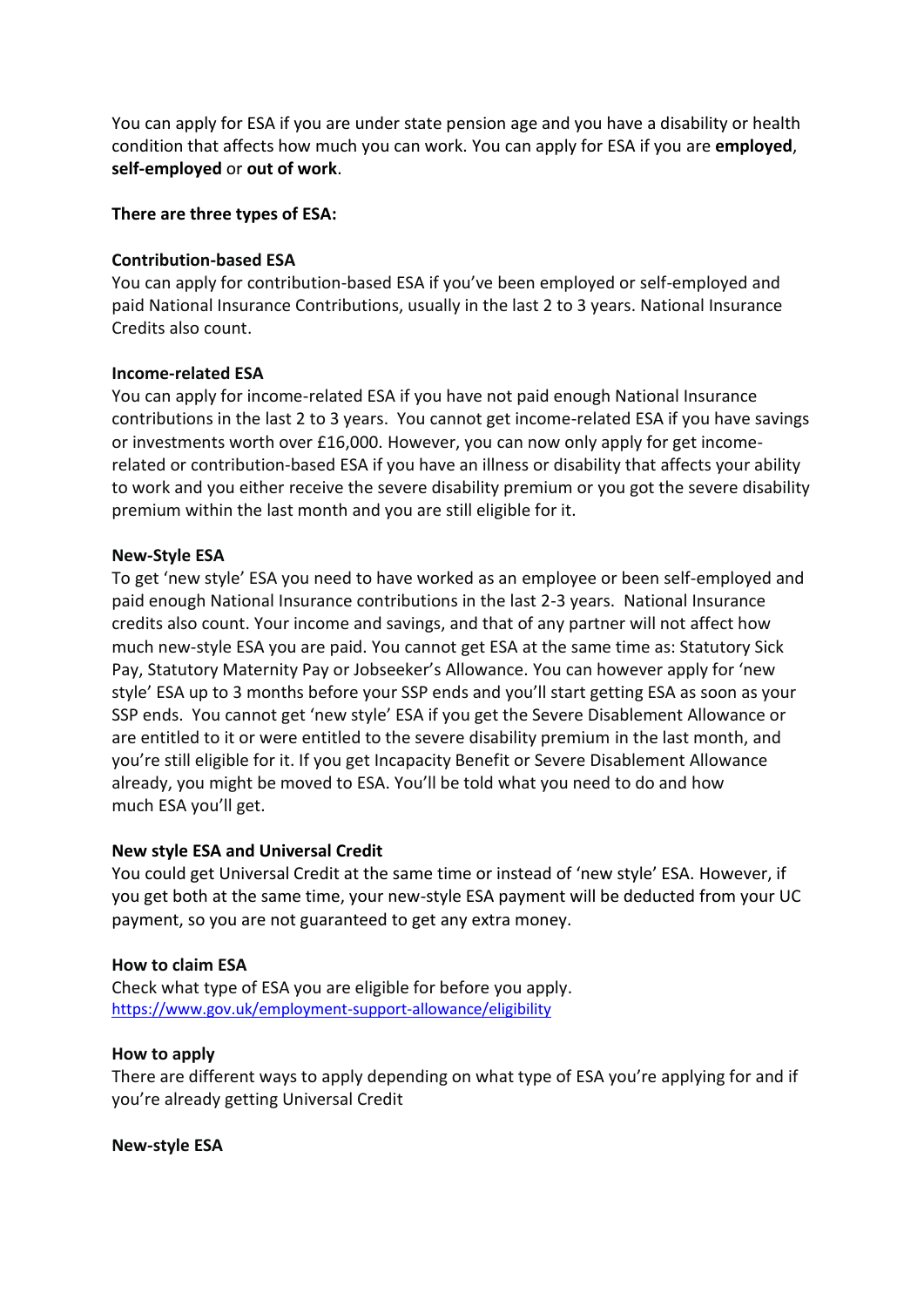If you're already getting Universal Credit, speak to your work coach or case manager about applying. You can do this by signing into your Universal Credit account. If you're not already getting Universal Credit, you'll need to:

- Call and book a new claim appointment
- Fill in a claim form [https://www.gov.uk/government/publications/new-style](https://www.gov.uk/government/publications/new-style-employment-and-support-allowance-esa-claim-form)[employment-and-support-allowance-esa-claim-form](https://www.gov.uk/government/publications/new-style-employment-and-support-allowance-esa-claim-form)

## Telephone: 0800 328 5644

Textphone: 0800 328 1344

NGT Text Relay (if you cannot hear or speak on the phone): 18001 then 0800 328 5644 Video relay service for British Sign Language (BSL) users – check if you can use this service Welsh language telephone: 0800 328 1744 Monday to Friday, 8am to 6pm

## **New claim appointment**

At the moment, these will take place by telephone. You will be given the number to call to book this appointment when you have submitted your claim. All face-to-face assessments for health and disability-related benefits have been temporarily suspended.

## **What you'll need for your appointment**

- your completed claim form;
- fit note (see above for obtaining an Isolation Note for Covid-19);
- proof of your identity;
- proof of address;
- proof of any pensions you get;
- proof of any health insurance payments you get.

Check your claim form to see what documents you can use to prove your identity and address.

You'll be told what documents you can use to prove your identity and if you need to have any other documents for your appointment. At your appointment, the work coach will talk with you about how your illness or disability affects your ability to work and the support you need. You'll agree what you need to do to get 'new style' ESA. This is called a 'Claimant Commitment'.

After you have made your claim, you will be told if you need to have a Work Capability Assessment and what group you will be put in. A Work Capability Assessment is used to find out if your illness or disability affects how much you can work. If you have an assessment booked, the Department for Work and Pensions (DWP) will contact you to let you know what you need to do instead.

## **Income-related or contribution-based ESA**

To apply for income-related or contribution-based ESA, you can either: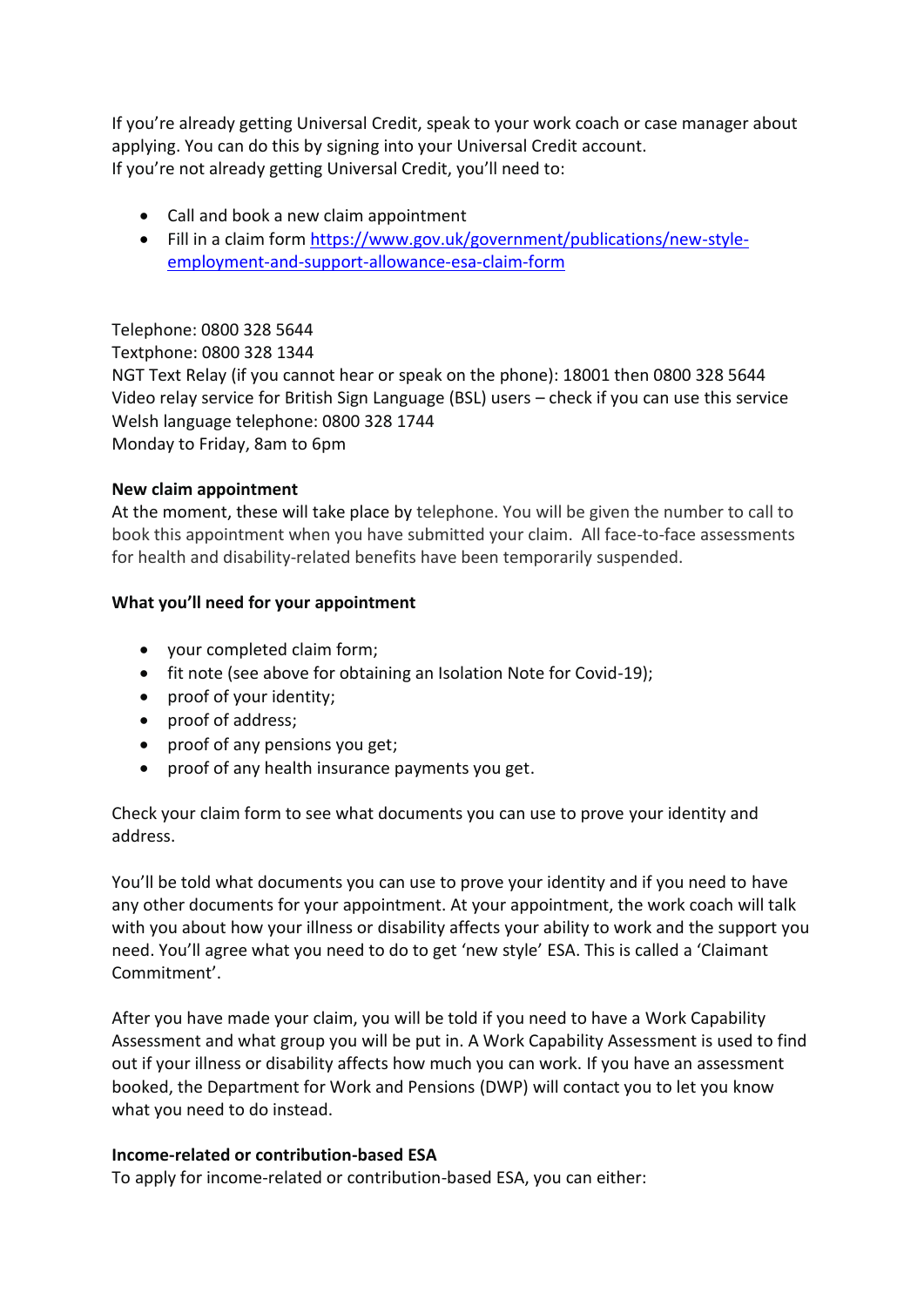- call Jobcentre Plus to apply by phone or;
- download and print and send the ESA1 form [https://www.gov.uk/government/publications/employment-and-support-allowance](https://www.gov.uk/government/publications/employment-and-support-allowance-claim-form)[claim-form](https://www.gov.uk/government/publications/employment-and-support-allowance-claim-form)

Jobcentre Plus Telephone: 0800 169 0350 Textphone: 0800 023 4888 NGT Text Relay (if you cannot hear or speak on the phone): 18001 then 0800 169 0350 Video relay service for British Sign Language (BSL) users - Welsh language telephone: 0800 012 1888 Monday to Friday, 8am to 6pm

After you have made your claim, you'll be told if you need to have a Work Capability Assessment and what group you'll be put in. If you disagree with a decision you can challenge this and it is called asking for 'mandatory reconsideration. If you're claiming both Universal Credit and 'new style' ESA, you'll only have one Work Capability Assessment.

## **What is Universal Credit (UC)?**

**You can apply for Universal Credit whilst waiting for the Self-Employed Income Support Scheme.**

[https://www.gov.uk/guidance/claim-a-grant-through-the-coronavirus-covid-19-self-employment](https://www.gov.uk/guidance/claim-a-grant-through-the-coronavirus-covid-19-self-employment-income-support-scheme)[income-support-scheme](https://www.gov.uk/guidance/claim-a-grant-through-the-coronavirus-covid-19-self-employment-income-support-scheme)

Universal Credit is a payment to help with living costs and was brought in to eventually replace: Child Tax Credit (CTC) Housing Benefit (HB) Income Support (IS) Income-based Job Seeker's Allowance (JSA) Income-related Employment and Support Allowance (ESA); and Working Tax Credit (WTC)

If you currently receive any of these benefits, **you cannot claim UC at the same time**. We have also had reports that payments under the Access to Work scheme or disability tax credits under the so-called legacy benefit may also be affected. You do not need to do anything until you hear from the DWP about moving to UC, unless you have a change in circumstances. If you're already claiming Universal Credit and think you may have been affected by coronavirus, please contact your work coach as soon as possible. You can do this using your online journal.

## **Eligibility to Universal Credit**

You may be able to get Universal Credit if:

- you're on a low income or out of work
- you're 18 or over (there are some exceptions if you're 16 to 17)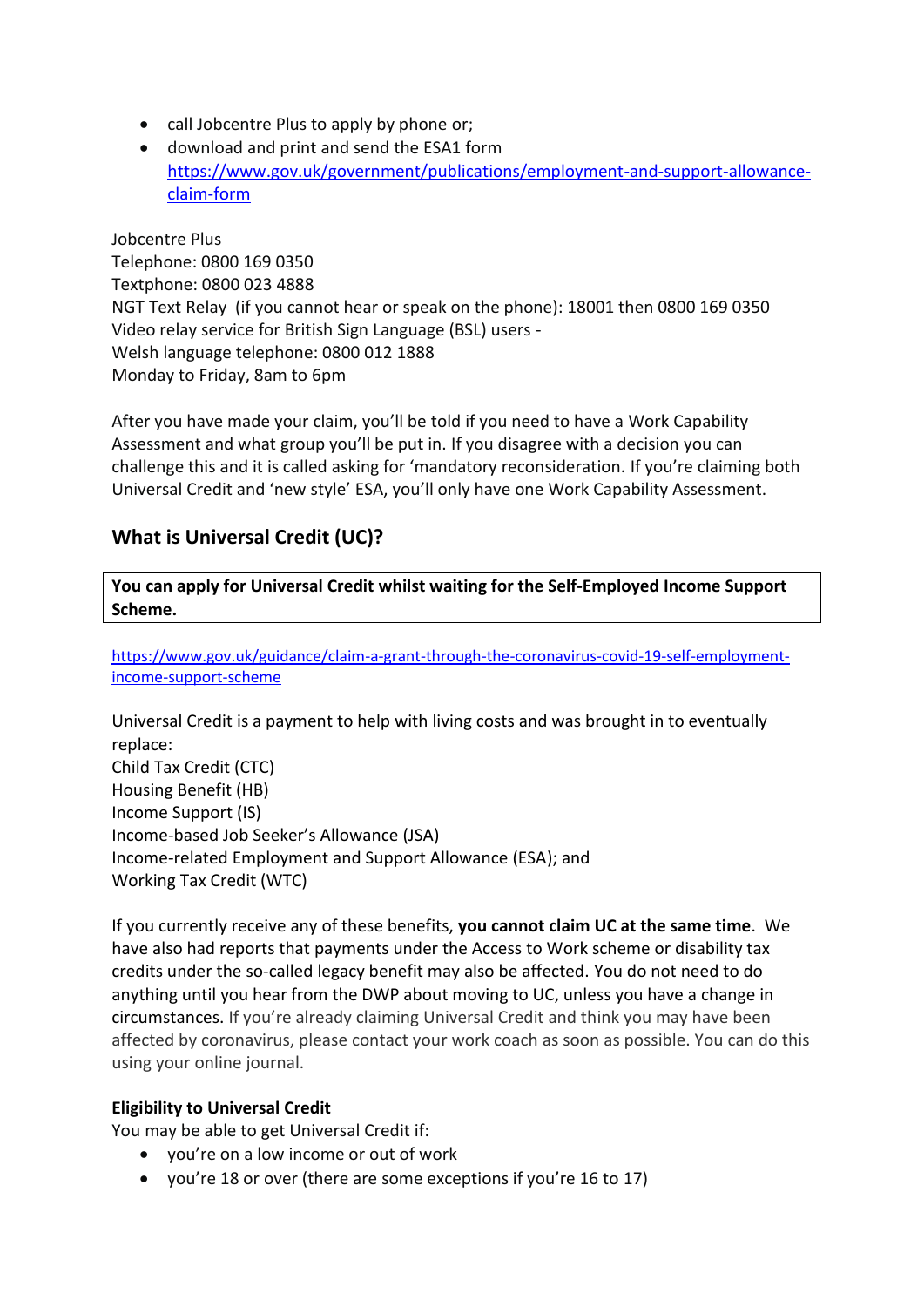- you're under State Pension age (or your partner is)
- you and your partner have £16,000 or less in savings between you\*
- you live in the UK

#### **\*Savings**

On 14 April, a DWP spokesperson said in an email: "Most commonly, we would expect people to have business assets in a business account, including savings for tax liability, which would not be counted towards their capital limit. However, if someone has money in their personal account that is to be used for business purposes, it will not be counted towards their capital, but they may be asked to prove that the money is for business purposes. "People should make clear in their application the savings that are business assets, and note it in their online journal."

#### **Partners**

If you live with your partner, your partner's income and savings\* will be taken into account, even if they are not eligible for Universal Credit. You and your partner can claim Universal Credit as a couple if one of you is under State Pension age and eligible for Universal Credit. However, when you both reach State Pension age your Universal Credit claim will stop. You may be able to apply for Pension Credit or other benefits as a couple when your Universal Credit stops. Ask your Jobcenter Plus work coach what else you could be eligible for.

#### **How much is Universal Credit**

How much Universal Credit you get will depend on your earnings and your circumstances will be assessed every month. Changes in your circumstances can also affect how much you're paid for the whole assessment period and not just the date you report them. The benefit cap may limit the total amount of UC that you receive.

## **Children**

The number of children you have does not affect your eligibility for Universal Credit, but it may affect how much you get. If you have 1 or 2 children, you'll get an extra amount for each child.

If you have 3 or more children, you'll get an extra amount for at least 2 children. You can only get an extra amount for more children if any of the following are true:

- your children were born before 6 April 2017;
- you were already claiming for 3 or more children before 6 April 2017;
- any disabled or severely disabled child no matter how many children you have or when they were born;
- other exceptions apply eg where claimants have had multiple births.

## **When can't you claim Universal Credit?**

You cannot claim Universal Credit if you either:

- get the severe disability premium, or are entitled to it;
- got or were entitled to the severe disability premium in the last month, and you're still eligible for it.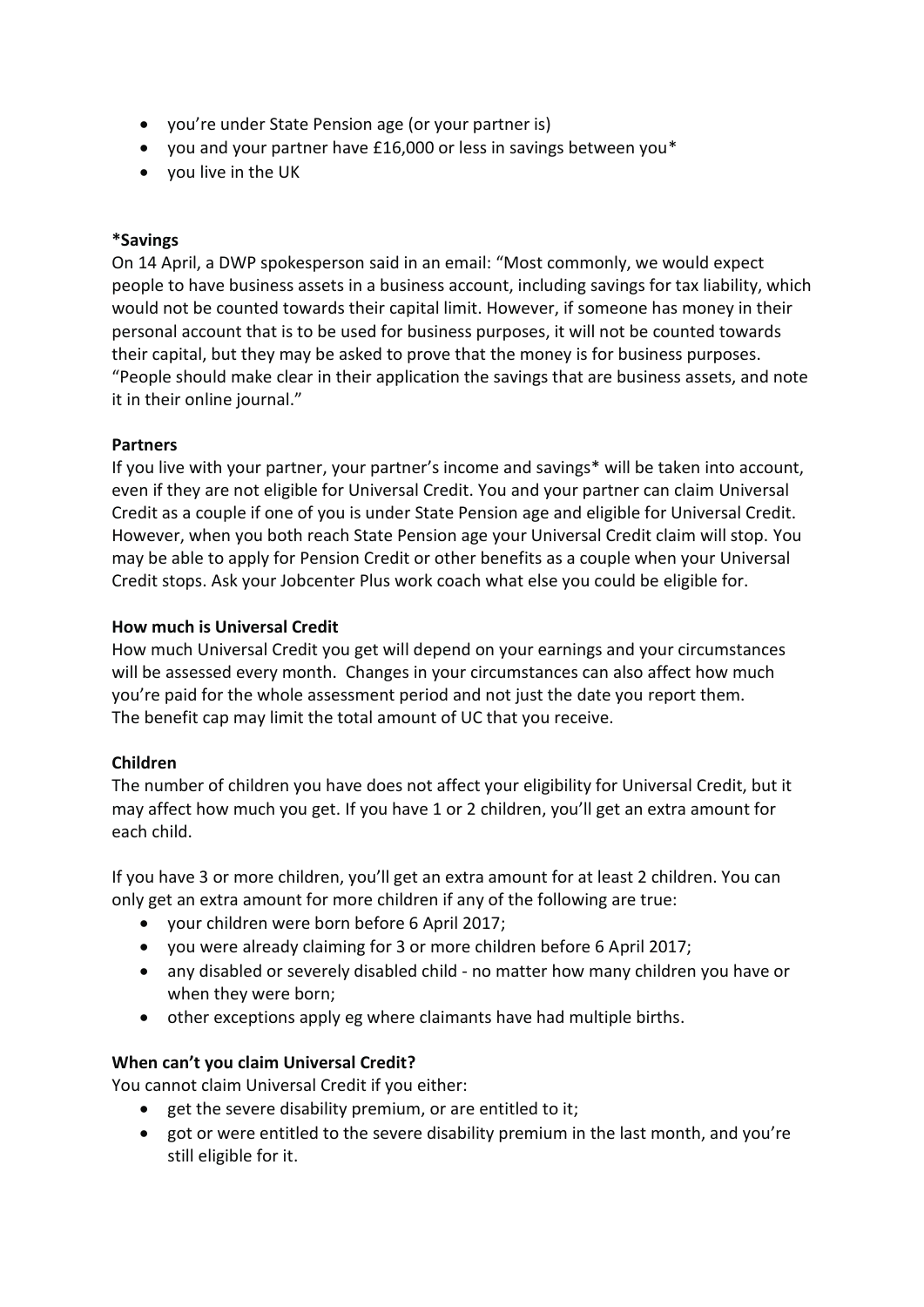If you have a change of circumstances that affects the severe disability premium or your other benefits, report it and you'll be told what to do next.

<https://www.understandinguniversalcredit.gov.uk/coronavirus/>

#### **How to apply?**

Claims are made online <https://www.gov.uk/apply-universal-credit>

<https://www.gov.uk/universal-credit/how-to-claim>

You have to apply as a couple if you and your partner live together. You do not need to be married. You might also need to phone the Universal Credit helpline to book an interview with a work coach. You'll be told if you need to do this after you apply.

#### **What you need to apply**

You will need:

- your bank, building society or credit union account details (call the Universal Credit helpline if you do not have one);
- an email address:
- information about your housing (eg how much rent you pay);
- details of your income (eg payslips);
- details of savings\*, business assets, savings for business purposes ie paying tax and any investments, like shares or a property that you rent out;
- details of how much you pay for childcare if you're applying for help with childcare costs.

If you do not provide the right information when you apply it might affect when you get paid or how much you get.

#### **Proof of identity**

You also have to verify your identity online, for example your:

- driving licence;
- passport;
- debit or credit card.

#### **Ways to get help with your Universal Credit application**

If you need help with your application, ask straight away - the sooner you apply for Universal Credit, the sooner you get your first payment.

**Universal Credit helpline** (if you cannot use digital services at all or you have a question about your claim and cannot access your online claim)

Universal Credit helpline Telephone: 0800 328 5644 Welsh language: 0800 328 1744 NGT text relay– if you cannot hear or speak on the phone: 18001 then 0800 328 5644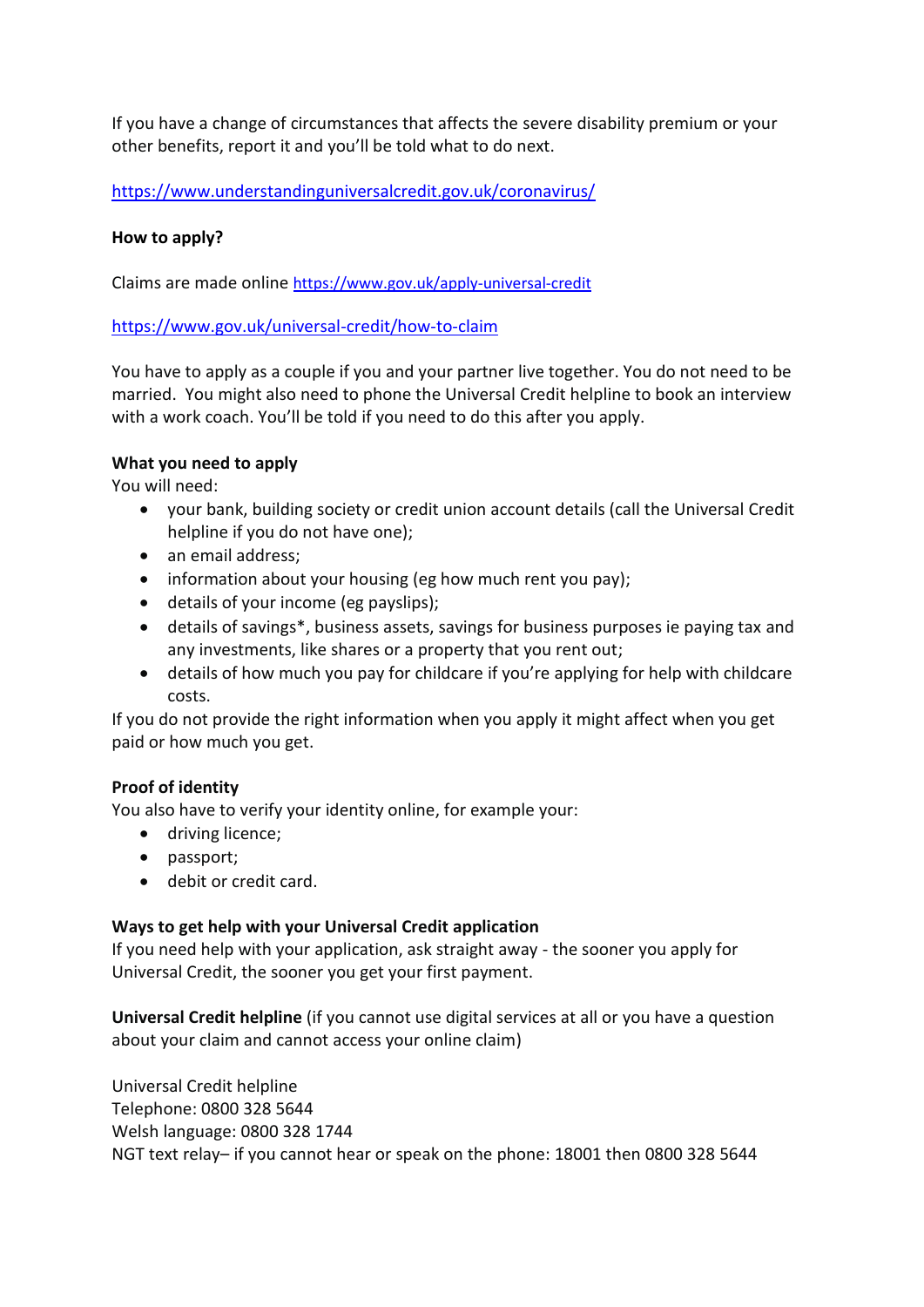Textphone: 0800 328 1344 Monday to Friday, 8am to 6pm

**Help to Claim** is a free, independent, confidential and impartial service provided by trained advisers from Citizens Advice. They can help with things like how to gather evidence for your application or how to prepare for your first interview.

England and Wales <https://www.citizensadvice.org.uk/helptoclaim/> Scotland<https://www.cas.org.uk/helptoclaim>

#### **If you are employed – the taper rate and work allowances**

There is no limit to how many hours you can work while claiming UC but for every £1 you earn your payment is reduced according to the "taper rate". UC has a single taper rate for earnings set at 63%. So once any disregarded earnings have been taken into account (see Work Allowances below) UC will reduce, so for every £1 you earn your payment reduces by 63p.

#### **If you are self-employed**

If you are self-employed, the UC system makes an assumption of your monthly income based on the National Minimum Wage, irrespective of your actual earnings. It assumes you earn the equivalent of up to 35 hours a week at the NMW for your age group. This assumed income is known as the Minimum Income Floor (MIF).

This is particularly problematic as self-employed people are more likely to have fluctuating earnings. The level of UC and its reduction is based on the previous month's earnings, so if in certain months earnings are extremely low, claimants are nevertheless assumed to have earned the MIF.

At the moment, MIF has been lifted and the Chancellor confirmed that the MIF will be temporarily abolished to help the economy during the coronavirus outbreak.

#### **Work Allowances**

A work allowance is an amount of money that a person (or their partner) who is responsible for children, or who has a disability or health condition that affects their ability to work, can earn before their benefit starts to be reduced. Your work allowance is also lower if you get help with housing costs.

#### **How is Universal Credit paid?**

It is paid once a month, usually into your bank, building society or credit union account. Your payment can include an amount for housing which you'll usually need to pay to your landlord. If you don't have a bank, building society or credit union account, call the Universal Credit helpline to arrange a different way of getting paid.

#### **When is Universal Credit first paid?**

It usually takes around 5 weeks to get your first payment. The wait before your first payment is made up of a one-month assessment period and up to 7 days for the payment to reach your account.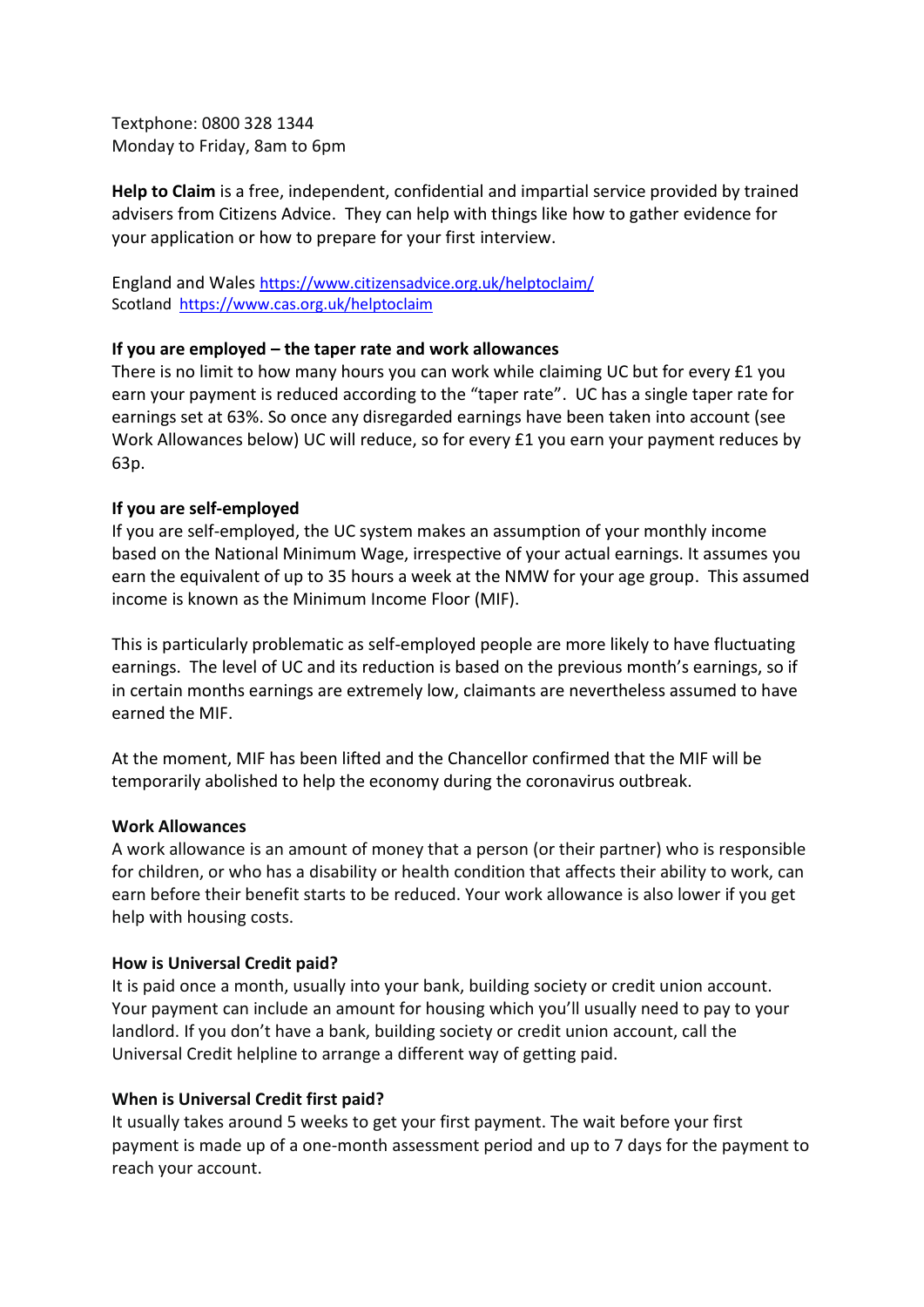#### **Advance on payment**

You can apply for an advance which usually takes about 10 days but the Chancellor has said that during the Covid-19 crisis, an advance can be paid immediately into your bank account.

#### **Housing costs**

You could get money to help pay your housing costs. How much depends on your age and circumstances. If you are a homeowner, you might be able to get a loan to help with interest payments on your mortgage or other loans you've taken out for your home.

#### **Other support**

If you receive Universal Credit you may also be able to get other financial support depending on your circumstances.

<https://www.gov.uk/universal-credit/how-to-claim>

## **Self-employment Income Support Scheme (SEISS)**

**You can apply for Universal Credit whilst waiting for the Self-Employed Income Support Scheme.**

On 26 March 2020, the government announced a scheme to support self-employed individuals (including members of partnerships) whose income has been negatively impacted by Coronavirus. The scheme will provide a grant to self-employed individuals or partnerships, worth 80% of their profits up to a cap of £2,500 per month.

HMRC will use the average profits from tax returns in 2016-17, 2017-18 and 2018-19 to calculate the size of the grant. The scheme will be open to those where the majority of their income comes from self-employment and who have profits of less than £50,000. The scheme will be open for an initial three months with eligible individuals contacted by HMRC in mid-May.

#### **Am I eligible?**

To be eligible for the scheme you must meet all the criteria below:

- Be self-employed or a member of partnership;
- Have lost trading/partnership trading profits due to COVID-19;
- File a tax return for 2018-19 as self-employed or a member of a trading partnership. Those who have not yet filed for 2018-19 will have an additional 4 weeks from this announcement to do so;
- Have traded in 2019-20; be currently trading at the point of application (or would be except for COVID 19) and intend to continue to trade in the tax year 2020 to 2021
- Have trading profits of less than £50,000 and more than half of your total income come from self-employment. **This can be with reference to at least one of the following conditions:**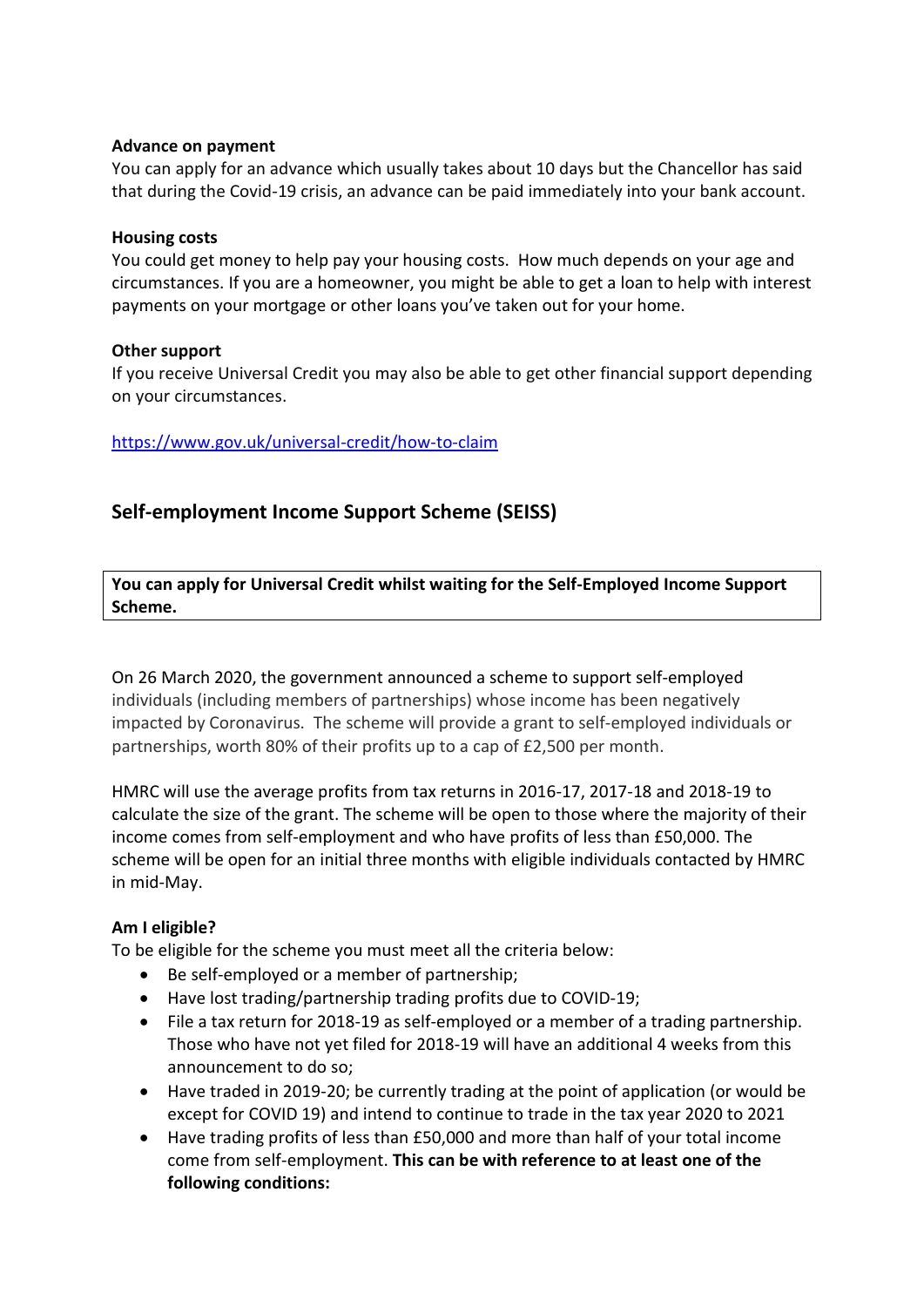- Your trading profits and total income in 2018/19
- Your average trading profits and total income across up to the three years between 2016-17, 2017-18, and 2018-19.

## **How do I access it?**

Individuals should not contact HMRC now. HMRC will use existing information to check potential eligibility and invite applications in mid-May. HMRC will then pay the grant directly to eligible claimants' bank account. HMRC is urgently working to deliver the scheme; grants are expected to start to be paid out by beginning of June 2020. For eligible individuals who have not submitted their returns for 2018-19, they will have 4 weeks' notice from the date of the announcement to file their returns and therefore become eligible for this scheme.

HMRC are publishing guidance on the scheme [https://www.gov.uk/guidance/claim-a-grant](https://www.gov.uk/guidance/claim-a-grant-through-the-coronavirus-covid-19-self-employment-income-support-scheme)[through-the-coronavirus-covid-19-self-employment-income-support-scheme](https://www.gov.uk/guidance/claim-a-grant-through-the-coronavirus-covid-19-self-employment-income-support-scheme) This guidance will continue to be updated.

## **Coronavirus Business Interruption Loan Scheme (CBILS)**

This is intended to support small and medium-sized businesses, with an annual turnover of up to £45million, to access loans, overdrafts, invoice finance and asset finance of up to £5 million for up to 6 years.

The Business Interruption Payment will cover the first 12 months of interest payments and any lender-levied fees.

The CBILS scheme is delivered through commercial lenders, backed by the governmentowned British Business Bank. There are 40 accredited lenders able to offer the scheme, including all the major banks.

## **Am I eligible?**

You are eligible if:

- your business is based in the UK
- your business has an annual turnover of up to £45 million
- your business has a borrowing proposal which the lender would consider viable, if not for the coronavirus pandemic
- you can self-certify that your business has been adversely impacted by

## **How to apply?**

The full rules of the scheme and guidance on how to apply is available on the British Business Bank website.

[https://www.british-business-bank.co.uk/ourpartners/coronavirus-business-interruption-loan](https://www.british-business-bank.co.uk/ourpartners/coronavirus-business-interruption-loan-scheme-cbils-2/for-businesses-and-advisors/)[scheme-cbils-2/for-businesses-and-advisors/](https://www.british-business-bank.co.uk/ourpartners/coronavirus-business-interruption-loan-scheme-cbils-2/for-businesses-and-advisors/)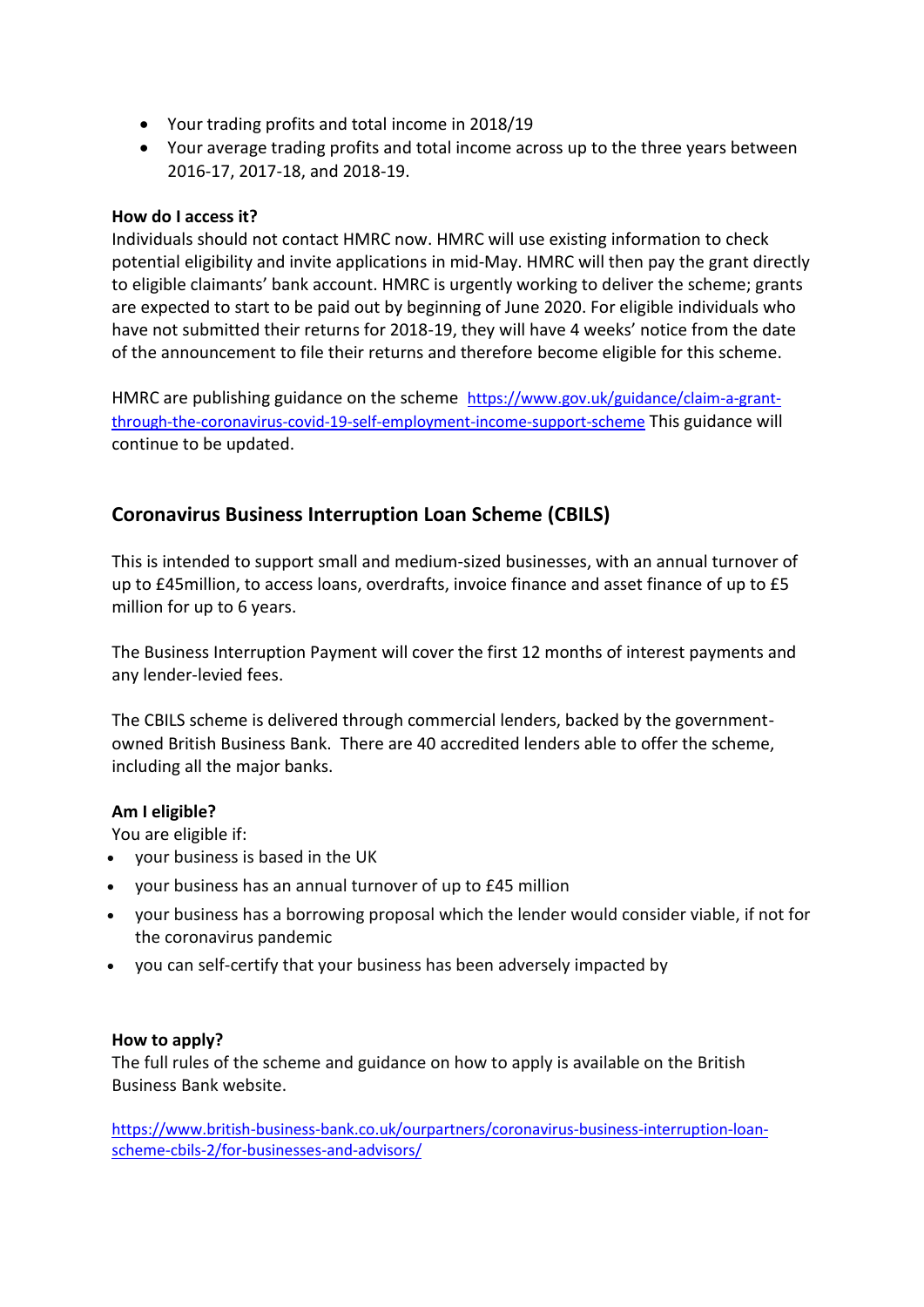## **Coronavirus Bounce Back Loan**

This scheme is intended to help small and medium-sized businesses affected by coronavirus (COVID-19) to apply for loans of between £2,000 and £50,000. The UK government will guarantee 100% of the loan and there won't be fees or interest to pay for the first 12 months. Loan terms will be up to 6 years and no repayments will be due during the first 12 months.

### **Who can apply?**

You can apply if your business:

- Is based in the UK
- Has been negatively affected by coronavirus
- Was not an 'undertaking in difficulty' on 31 December 2019

If you are already claiming under the Coronavirus Business Interruption Loan Scheme, you cannot apply. However, if you have already received a loan of up to £50,000 and wish to transfer it into the Bounce Back Loan scheme, you can arrange this with the lender under 4 November 2020.

The scheme will be delivered through a network of accredited lenders and opens on 4 May 2020.

## **Scotland**

## **Self-Employed Hardship Fund**

The Fund (£34million) will be managed by Scottish local authorities. They will allocate funds to the newly self-employed facing hardship through grants of £2,000.

The fund will be open to the newly self-employed, who are suffering hardship, but who are not eligible for the UK's Self-Employed Income Support Scheme (SEISS), which is being managed by HMRC.

#### **Who is eligible?**

- you became self-employed on/after 6 April 2019 (did not submit a tax return including income from self-employment for 2018-19)
- over 50% of your individual income is from self-employment
- your trading profits were below £50,000 in the financial year 2019-20
- you have lost business due to coronavirus and are suffering financial hardship as a result
- you are ineligible for other COVID-19 related business support and the HMRC Self-Employment Income Support Scheme
- you do not receive working age benefit payments or have applied for but not yet started receiving Universal Credit
- you trade as self-employed, not as a limited company or partnership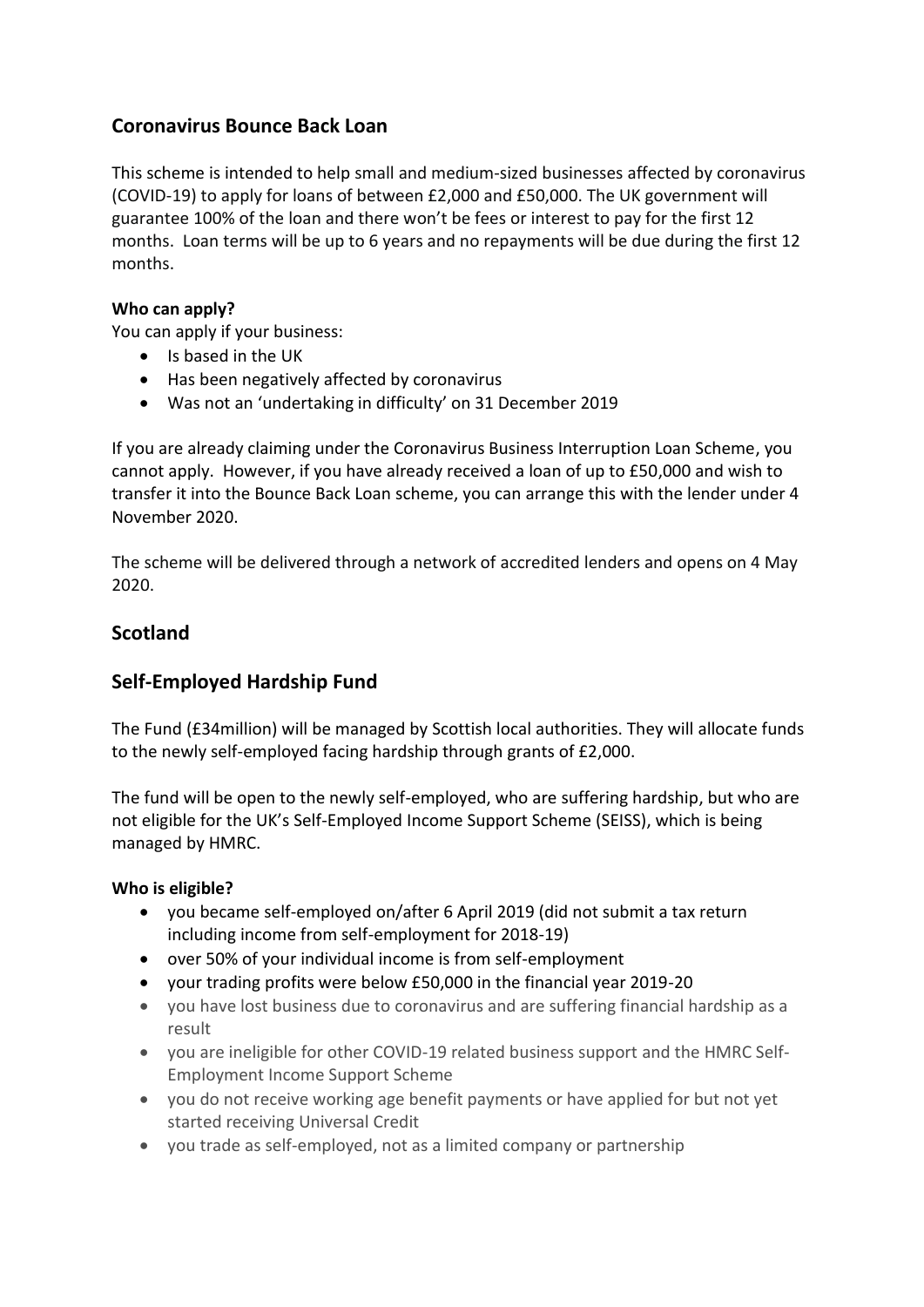- you have taken steps to limit costs and expenditure (including through schemes such as VAT deferral and seeking a mortgage payment holiday)
- you do not have access to sufficient savings or other sources of income to meet basic needs

Applications can be made via the [www.FindBusinessSupport.gov.scot](http://www.findbusinesssupport.gov.scot/) website.

## **Wales**

## **Economic Resilience Fund**

This fund is a £500 million fund to provide extra support to the Welsh economy, businesses and charities and plug the gaps in the support schemes.

The first phase saw the £100m Development Bank of Wales' loan scheme fully subscribed in a week – all applications are being processed.

This phase, which will release £200m of funding, will be targeted at microbusinesses, SMEs and large businesses of critical social or economic importance to Wales. The fund will go live for applications next week but those considering applying are being urged to go through the guidance to establish whether they are likely to be eligible.

To be eligible for this second phase of support, businesses, charities and social enterprises, must meet criteria including:

Micro businesses, including start-ups, employing up to nine employees could be eligible for up to £10k support. This includes sole traders employing staff. Businesses in this bracket could qualify for support from the fund if they:

- Have experienced in excess of a 40% reduction in turnover since 1 March 2020;
- Can demonstrate that efforts have been made to sustain business activity;
- Are not pursuing other forms of Welsh Government non-repayable grant funding support;
- Are not be entitled to business rate relief grants.

Small and medium sized firms with between 10 and 249 employees could be eligible for grants of up to £100,000 if they:

- Have experienced in excess of a 60% reduction in turnover since the first day of March;
- Are not be eligible for business rate relief grants, or if they are, that amount would be deducted from their allocation from this fund;
- Have a sustainable business plan to trade beyond the Covid-19 pandemic;